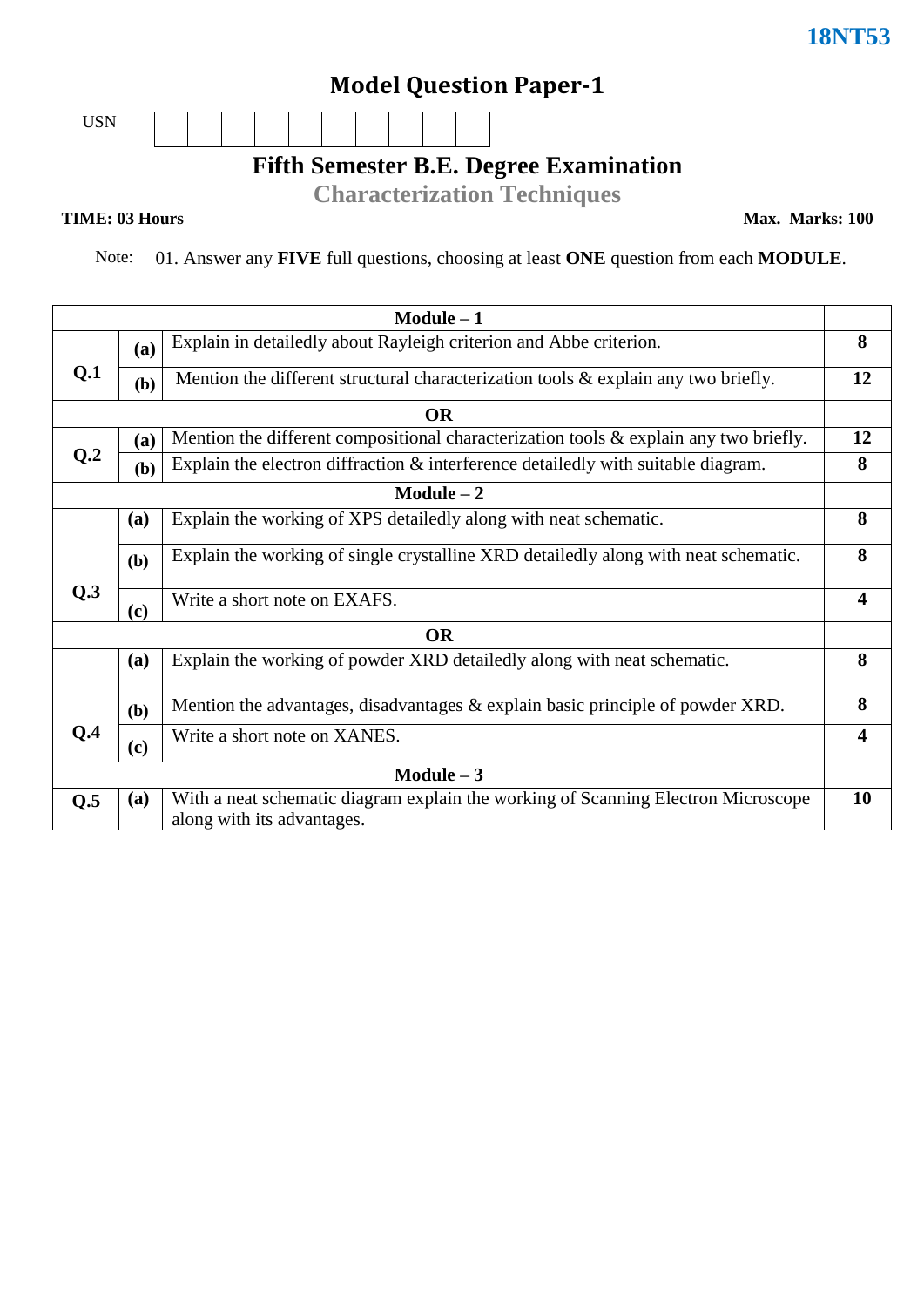|           | (b)          | With a neat schematic diagram explain the working of Transmission Electron<br>Microscope (TEM) along with its advantages.   | 10 |  |
|-----------|--------------|-----------------------------------------------------------------------------------------------------------------------------|----|--|
|           |              | <b>OR</b>                                                                                                                   |    |  |
|           | <b>(a)</b>   | Mention & briefly explain the different operating modes of Atomic Force Microscope<br>(AFM).                                | 10 |  |
| Q.6       | (b)          | Write a short note on Electron beam interaction with matter & Selective Area Electron<br>Diffraction (SAED).                | 10 |  |
|           |              | $Module - 4$                                                                                                                |    |  |
|           | (a)          | Define Zeta potential. Explain the process of measuring zeta potential & application of<br>zeta potential.                  | 10 |  |
| Q.7       | ( <b>b</b> ) | Explain dynamic light scattering method along with neat schematic for nanoparticle<br>size measurement.                     | 10 |  |
| <b>OR</b> |              |                                                                                                                             |    |  |
|           | (a)          | Explain the working of FTIR spectrometer along with a neat schematic.                                                       | 10 |  |
| Q.8       | (b)          | Explain the working of UV-Vis spectrometer along with a neat schematic.                                                     | 10 |  |
|           |              | $Module - 5$                                                                                                                |    |  |
|           | (a)          | Explain the DC reversal measurement circuit using a four-wire lead arrangement for<br>nanotech & other sensitive devices.   | 10 |  |
| Q.9       | (b)          | Detailedly explain lock in amplifier method to measure AC signals for low power<br>nanotech & other sensing devices.        | 10 |  |
| <b>OR</b> |              |                                                                                                                             |    |  |
|           | <b>(a)</b>   | Explain impedance measurement & analysis using LCR meter detailedly along with neat<br>schematic.                           | 10 |  |
| Q.10      | <b>(b)</b>   | Explain the detailed procedure along with schematic for obtaining IV curve of a sample<br>with single point on the surface. | 10 |  |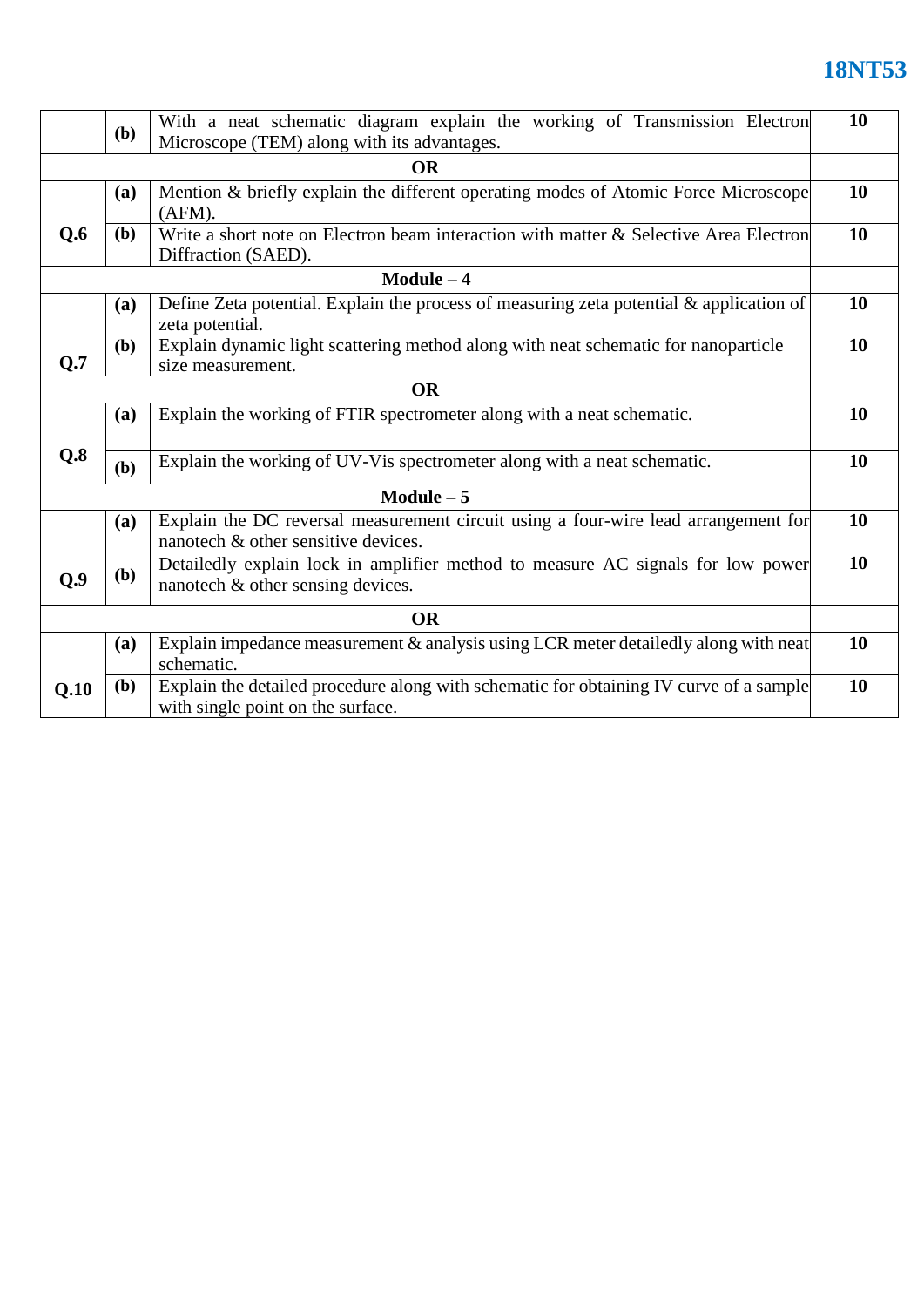|                                                                        | <b>18NT53</b> |
|------------------------------------------------------------------------|---------------|
|                                                                        |               |
| Table showing the Bloom's Taxonomy Level, Course Outcome and Programme |               |
| Outcome                                                                |               |
|                                                                        |               |

| <b>Outcome</b>                   |     |                                                                                            |                               |                          |                             |  |
|----------------------------------|-----|--------------------------------------------------------------------------------------------|-------------------------------|--------------------------|-----------------------------|--|
| <b>Question</b>                  |     | <b>Bloom's Taxonomy Level</b><br>attached                                                  |                               | <b>Course</b><br>Outcome | <b>Programme Outcome</b>    |  |
| Q.1                              | (a) | $L_1, L_2, L_3$                                                                            |                               | 1                        | 1,2,12                      |  |
|                                  | (b) | $L_1, L_2, L_3$                                                                            |                               | $\mathbf{1}$             | 1,2,12                      |  |
| Q.2                              | (a) | $L_1, L_2, L_3$                                                                            |                               | $\mathbf{1}$             | 1,2,12                      |  |
|                                  | (b) | $L_1, L_2, L_3$                                                                            |                               | $\mathbf{1}$             | 1,2,12                      |  |
| Q.3                              | (a) | $L_1, L_2, L_3$                                                                            |                               | $\overline{2}$           | 1,2,12                      |  |
|                                  | (b) | $L_1, L_2, L_3$                                                                            |                               | $\overline{2}$           | 1,2,12                      |  |
|                                  | (c) | $L_1, L_2, L_3$                                                                            |                               | $\overline{2}$           | 1,2,12                      |  |
| Q.4                              | (a) | $L_1, L_2, L_3$                                                                            |                               | $\overline{2}$           | 1,2,12                      |  |
|                                  | (b) | $L_1, L_2, L_3$                                                                            |                               | $\overline{2}$           | 1,2,12                      |  |
|                                  | (c) | $L_1, L_2, L_3$                                                                            |                               | $\overline{2}$           | 1,2,12                      |  |
| Q.5                              | (a) | $L_1, L_2, L_3$                                                                            |                               | $\overline{3}$           | 1,2,12                      |  |
|                                  | (b) | $L_1, L_2, L_3$                                                                            |                               | $\overline{3}$           | 1,2,12                      |  |
| Q.6                              | (a) | $L_1, L_2, L_3$                                                                            |                               | $\overline{3}$           | 1,2,12                      |  |
|                                  | (b) | $L_1, L_2, L_3$                                                                            |                               | 3                        | 1,2,12                      |  |
| Q.7                              | (a) | $L_1, L_2, L_3$                                                                            |                               | $\overline{4}$           | 1,2,12                      |  |
|                                  | (b) | $L_1, L_2, L_3$                                                                            |                               | $\overline{4}$           | 1,2,12                      |  |
| Q.8                              | (a) | $L_1, L_2, L_3$                                                                            |                               | $\overline{4}$           | 1,2,12                      |  |
|                                  | (b) | $L_1, L_2, L_3$                                                                            |                               | 4                        | 1,2,12                      |  |
| Q.9                              | (a) | $L_1, L_2, L_3$                                                                            |                               | $\overline{5}$           | 1,2,12                      |  |
|                                  | (b) | $L_1, L_2, L_3$                                                                            |                               | $\overline{5}$           | 1,2,12                      |  |
| Q.10                             | (a) | $L_1, L_2, L_3$                                                                            |                               | $\overline{5}$           | 1,2,12                      |  |
|                                  | (b) | $L_1, L_2, L_3$                                                                            |                               | $\overline{5}$           | 1,2,12                      |  |
|                                  |     |                                                                                            |                               |                          |                             |  |
| Lower order thinking skills      |     |                                                                                            |                               |                          |                             |  |
| Bloom's                          |     | Remembering(                                                                               | Understanding                 |                          | Applying (Application):     |  |
| <b>Taxonomy</b><br><b>Levels</b> |     | knowledge): $L_1$<br>Comprehension): $L_2$<br>$L_3$<br><b>Higher order thinking skills</b> |                               |                          |                             |  |
|                                  |     | Analyzing (Analysis): $L_4$                                                                | Valuating (Evaluation): $L_5$ |                          | Creating (Synthesis): $L_6$ |  |
|                                  |     |                                                                                            |                               |                          |                             |  |

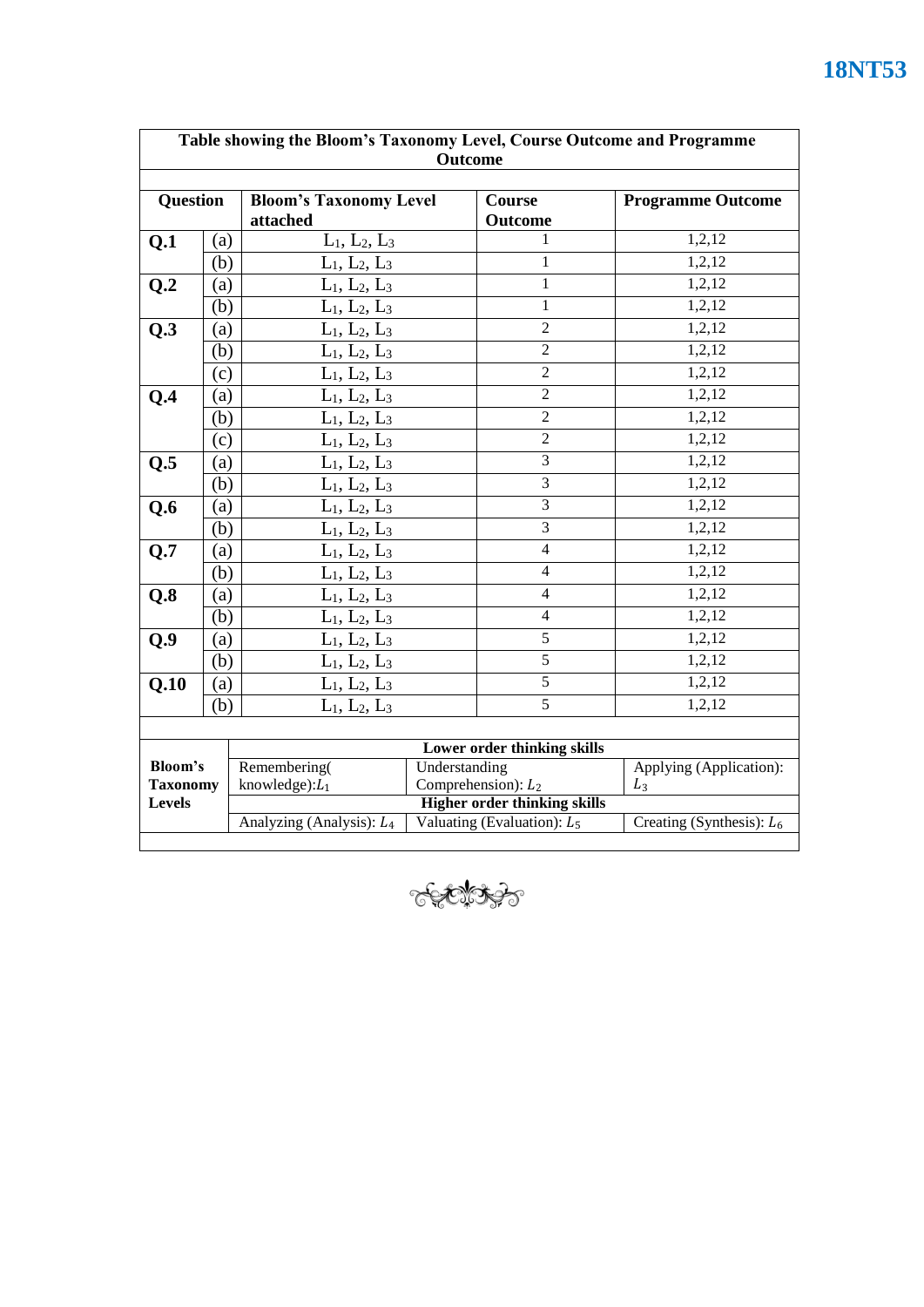# **Model Question Paper-2**

USN

**Fifth Semester B.E. Degree Examination**

**Characterization Techniques**

#### **TIME: 03 Hours**

**Max. Marks: 100**

Note: 01. Answer any **FIVE** full questions, choosing at least **ONE** question from each **MODULE**.

|             |     | Module $-1$                                                                                                  |           |  |  |
|-------------|-----|--------------------------------------------------------------------------------------------------------------|-----------|--|--|
|             | (a) | Explain the different types of characterization techniques briefly.                                          |           |  |  |
| Q.1         | (b) | Write a short note on: a) Types of detectors b) importance of characterization.                              |           |  |  |
|             |     | <b>OR</b>                                                                                                    |           |  |  |
| Q.2         |     | Write a short note on: a) Electron lenses b) Scan coils c) Different types of sources<br>d) Lens aberrations | <b>20</b> |  |  |
|             |     | $Module - 2$                                                                                                 |           |  |  |
| Q.3         | (a) | Mention the advantages, disadvantages $\&$ explain basic principle of single crystalline<br>XRD.             | 10        |  |  |
|             | (b) | Explain the working of single crystalline XRD detailedly along with neat schematic.                          | 10        |  |  |
|             |     | <b>OR</b>                                                                                                    |           |  |  |
| Q.4         | (a) | Explain the working of powder XRD detailedly along with neat schematic.                                      | 10        |  |  |
|             | (b) | Mention the advantages, disadvantages & explain basic principle of XPS.                                      | 10        |  |  |
| Module $-3$ |     |                                                                                                              |           |  |  |
| Q.5         | (a) | Mention & briefly explain the different operating modes of Atomic Force Microscope<br>(AFM).                 | 10        |  |  |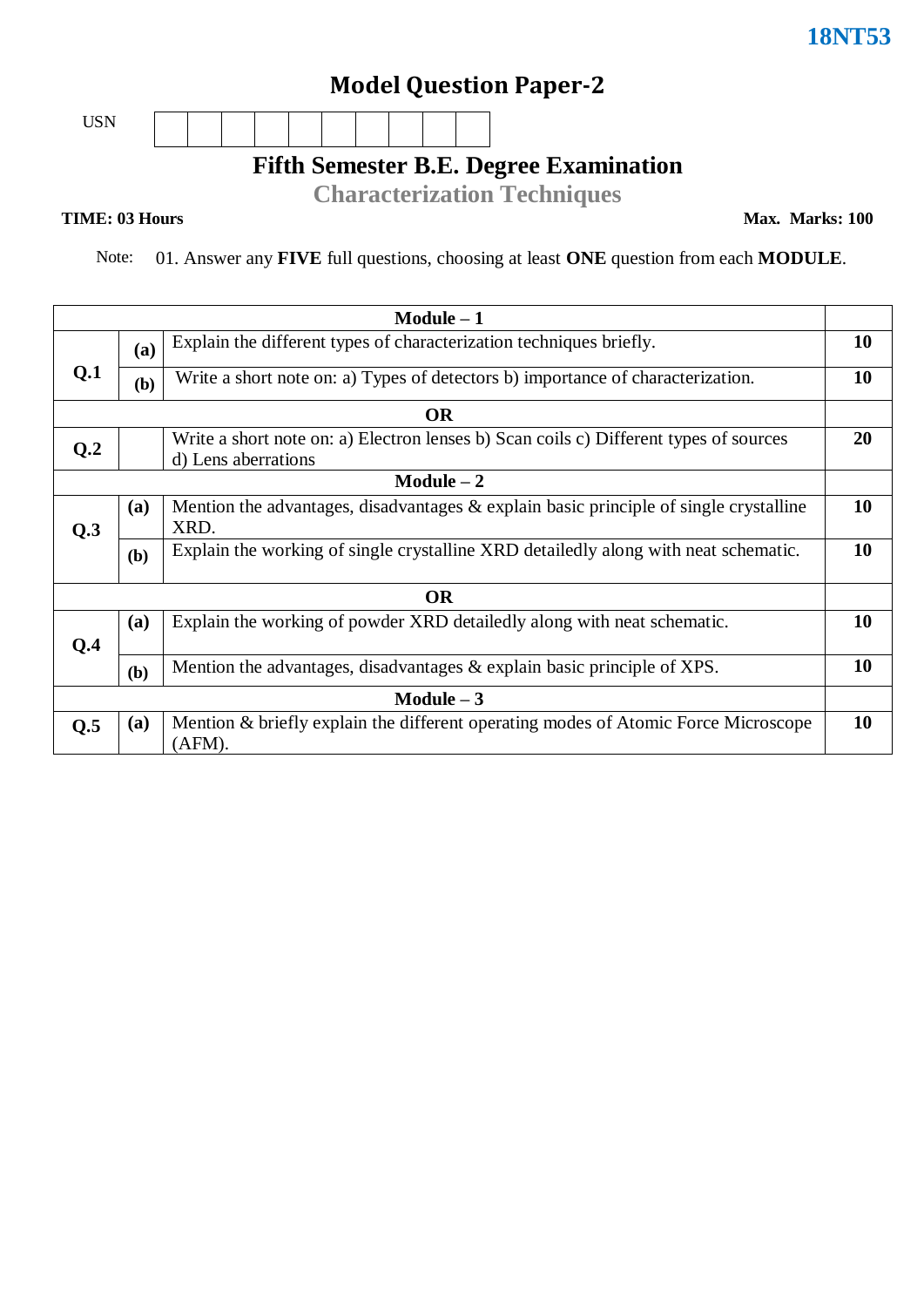|              |              | Briefly explain the working of Scanning Tunneling Microscope (STM) along with a neat                       |    |  |  |
|--------------|--------------|------------------------------------------------------------------------------------------------------------|----|--|--|
| ( <b>b</b> ) |              | schematic.                                                                                                 |    |  |  |
|              | <b>OR</b>    |                                                                                                            |    |  |  |
|              | (a)          | Briefly explain the working of Atomic Force Microscope (AFM) along with a neat<br>schematic.               | 10 |  |  |
| Q.6          | (b)          | With a neat schematic diagram explain the working of Transmission Electron<br>Microscope (TEM) detailedly. | 10 |  |  |
|              | $Module - 4$ |                                                                                                            |    |  |  |
| Q.7          | (a)          | Explain the working of UV-V is spectrometer along with a neat schematic.                                   | 10 |  |  |
|              | (b)          | Explain the working of Raman spectroscopy along with a neat schematic.                                     | 10 |  |  |
|              | <b>OR</b>    |                                                                                                            |    |  |  |
|              | (a)          | Explain the principles, advantages & disadvantages of UV-V is spectrometer.                                | 10 |  |  |
| Q.8          | (b)          | Explain the working of FTIR spectrometer along with a neat schematic.                                      | 10 |  |  |
|              |              | $Module - 5$                                                                                               |    |  |  |
| Q.9          | (a)          | Define potentiometry? Explain the working principle of potentiometry with a neat<br>schematical diagram.   | 10 |  |  |
|              | (b)          | Explain the detailed working process of linear sweep voltammetry.                                          | 10 |  |  |
| <b>OR</b>    |              |                                                                                                            |    |  |  |
|              | (a)          | Explain the detailed working process of cyclic voltammetry.                                                | 10 |  |  |
| Q.10         | <b>(b)</b>   | Explain impedance measurement $\&$ analysis using LCR meter detailedly along with neat<br>schematic.       | 10 |  |  |